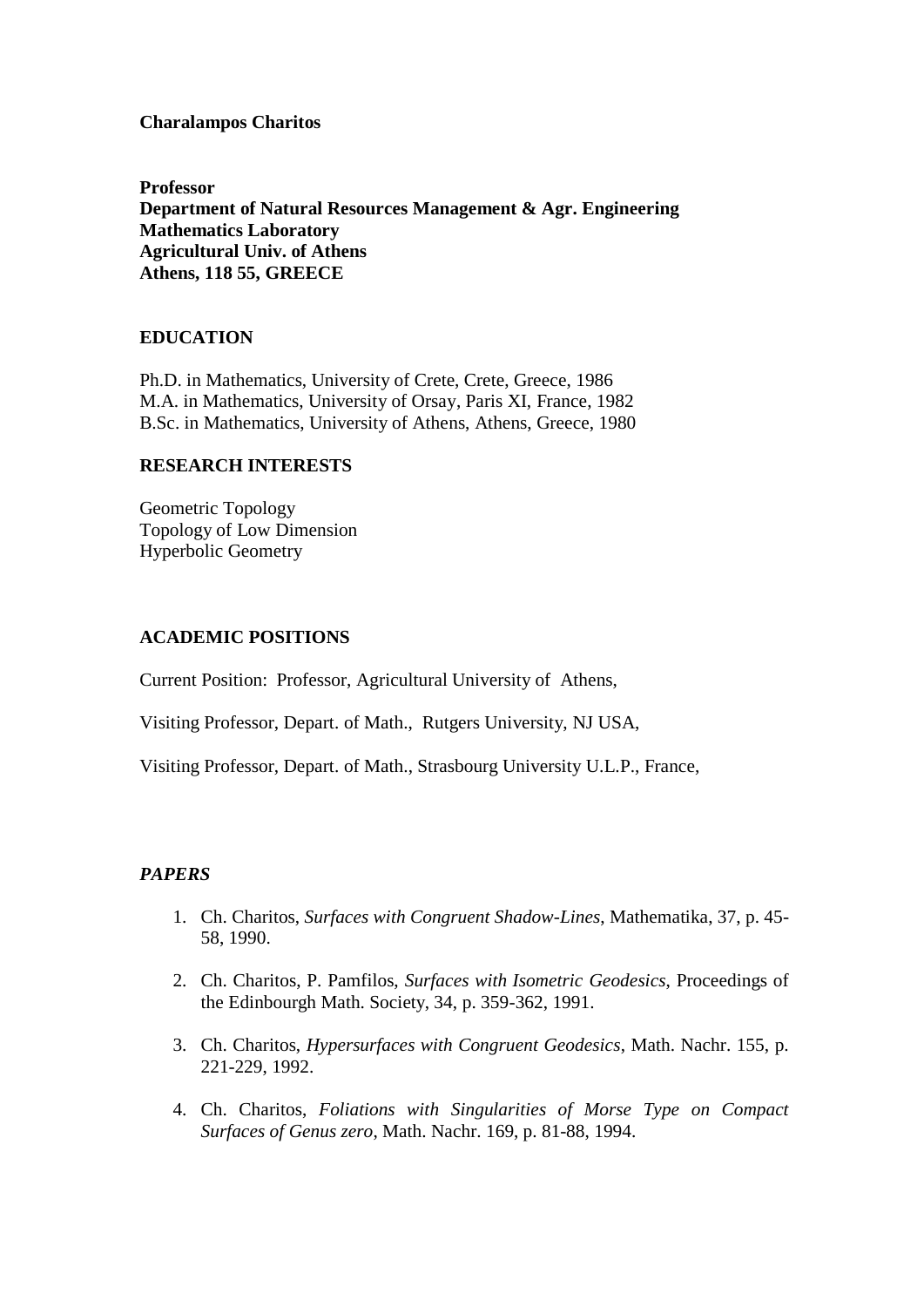- 5. Ch. Charitos, *Open Surfaces with Congruent Geodesics*, Proceedings of the Edinburgh Math. Soc., 38, p. 179-183, 1995.
- 6. Ch. Charitos, *Closed Geodesics on Ideal Polyhedra of Dimension 2*, Rocky Mountain Journal of Mathematics, 26, p. 507-521, 1996.
- 7. Ch. Charitos, G. Tsapogas, *Complexity of Geodesics on 2-dimensional Polyhedra and Isotopies*, Math. Proceedings of the Cambridge Philosophical Soc., 121, p. 343-358, 1997.
- 8. Ch. Charitos, *Compressible Ends of Leaves in Foliated 3-manifols*, Journal of the Australian Math. Society. (Series A) 63, p. 208-217, 1997.
- 9. Ch. Charitos, G. Tsapogas, *Geodesic Flow on Ideal Polyhedra,* Ganadian J. Math. 49, p. 697-707, 1997.
- 10. Ch. Charitos, G. Tsapogas, *Closed Geodesics on 2-dimensional χ-geometric Polyhedra*, Houston J. of Mathematics, p. 185-196, vol 24, 1998
- 11. Ch. Charitos, G. Tsapogas, *Approximation of Recurrence in Negatively Curved Spaces*, Pacific Journal in Mathematics, p. 67-79 Vol. 195, 2000.
- 12. P Sakkalis, Ch. Charitos, *Approximating Curves via Alpha Shapes,* Graphical Models and Image Processing 61, p.165-176, 1999.
- 13. Ch. Charitos, A. Papadopoulos, *The Geometry of ideal 2- dimensional simplicial complexes*, Glasgow Math. Journal, 43, p. 39-66, 2001.
- 14. Ch. Charitos, G. Tsapogas, *Topological mixing in CAT (-1) spaces*, Trans. Amer. Math. Soc., 178, p. 235-264, 2001.
- 15. Ch. Charitos, G. Tsapogas, *Characterization of mixing in quotients of R-trees,*  Q. J. Math. 54, nº 4, p. 399-413, 2003.
- 16. Ch. Charitos, A. Papadopoulos, *Hyperbolic structures and measured foliations on 2-dimensional complexes, Monatsh. Math.* 139, n<sup>o</sup> 1, p. 1-17, 2003
- 17. Ch. Charitos, I. Papadoperakis, *On the geometry of hyperbolic surfaces with a*  conical singularity, Ann. Global Anal. Geom. 23, nº 4, p. 323-357, 2003.
- 18. Ch. Charitos, *A generalization of the Poincare-Bendixson theorem for compact 3-manifolds*, Geom. Dedicata 110, 135-142, 2005
- 19. Ch. Charitos, A. Papadopoulos, *On the isometries of ideal simplicial complexes*, Rend. Circ. Mat. Palermo (2) 54, 71-80, 2005
- 20. Ch. Charitos, I. Papadoperakis, *Ergodicity of invariant measures for the geodesic flow on quotient spaces of real trees,* , Houston J. Math. 34 (4) 1121- 1143, 2008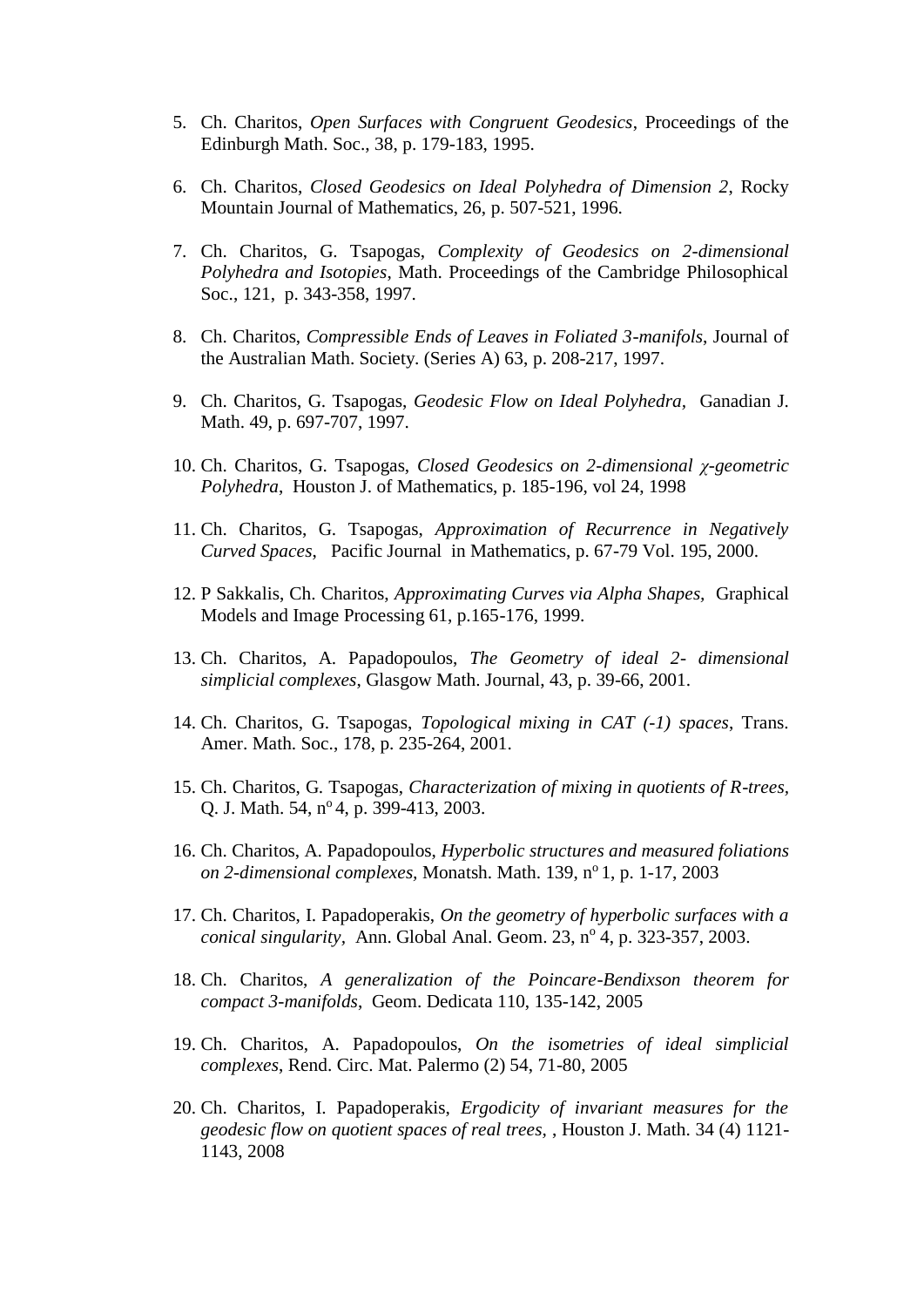- 21. Ch. Charitos, I. Papadoperakis, E. Vrontakis, *On the boundary of a special class of hyperbolic two dimensional simplicial complexes*, J. Geometry 94, no 1-2, 7-30, 2009.
- 22. Ch. Charitos, I. Papadoperakis, G. Tsapogas, *Incompressible surfaces in handlebodies and isotopies,* Topology Appl. 155, no 7, 696-724, 2008.
- 23. Ch. Charitos, I. Papadoperakis, *Parameters for generalized Teichmuller spaces,* Handbook of Theichmuller Theory, Vol. I, 471-506, IRMA Lect. Math. Theor. Phys., 11, Eur. Math. Soc. Zurich 2007.
- 24. C. Charitos, I. Papadoperakis, G. Tsapogas, On the mapping class group of a genus 2 handlebody, Topology Appl. 158, No 8, 978-995, 2011.
- 25. Ch. Charitos, I. Papadoperakis, *Generalized Teichmuller space of noncompact 3-manifolds and Mostow rigidity*, Q. J. Math (2011) 62(4): 871-889.
- 26. Ch. Charitos, U. Oertel, *Essentials disks and semi-essentials surfaces in 3 manifolds,* Topology and its Applications, Volume 159, Issue 8, 15 May 2012, 2174-2186
- 27. Ch. Charitos, I. Papadoperakis, G. Tsapogas, *A Complex of Incompressible Surfaces for handlebodies and the Mapping Class Group,* Monatsh. Math. 167:405 – 415*,* 2012
- 28. C. Charitos, I. Papadoperakis, A. Papadopoulos, *The homeomorphisms of the space of geodesic laminations and the mapping class group of a surface*, PAMS, 142, 2179-2191, 2014.
- 29. C. Charitos, I. Papadoperakis, G. Tsapogas, *On the Mapping Class Group of a Heegaard splitting,* Glasgow J. of Math. 56, 93-101, 2014.
- 30. C. Charitos, I. Papadoperakis, *On the geometry of flat surfaces with a single Singularity*, J. Geom. 106, 255-278, 2015.
- 31. C. Charitos, I. Papadoperakis, G. Tsapogas, The geometry of Euclidean surfaces with conical singularities, to appear in Mathematische Zeitschrift, [arXiv:1306.1759](http://arxiv.org/abs/1306.1759)

# *CONFERENCES* **(with oral presentation)**

- 1. 3<sup>rd</sup> National Congress of Analysis, Ioannina Geece, 28/5-29/5/1993 "χgeometrical polyhedra and isotopies".
- 2. 1<sup>st</sup> National Congress of Geometry, Ioannina Geece, "Cylindrical ends of foliations in 3-manifolds".
- 3. 3<sup>rd</sup> National Congress of Geometry, Athens, 30/5-31/5/1997, "Morse foliations".